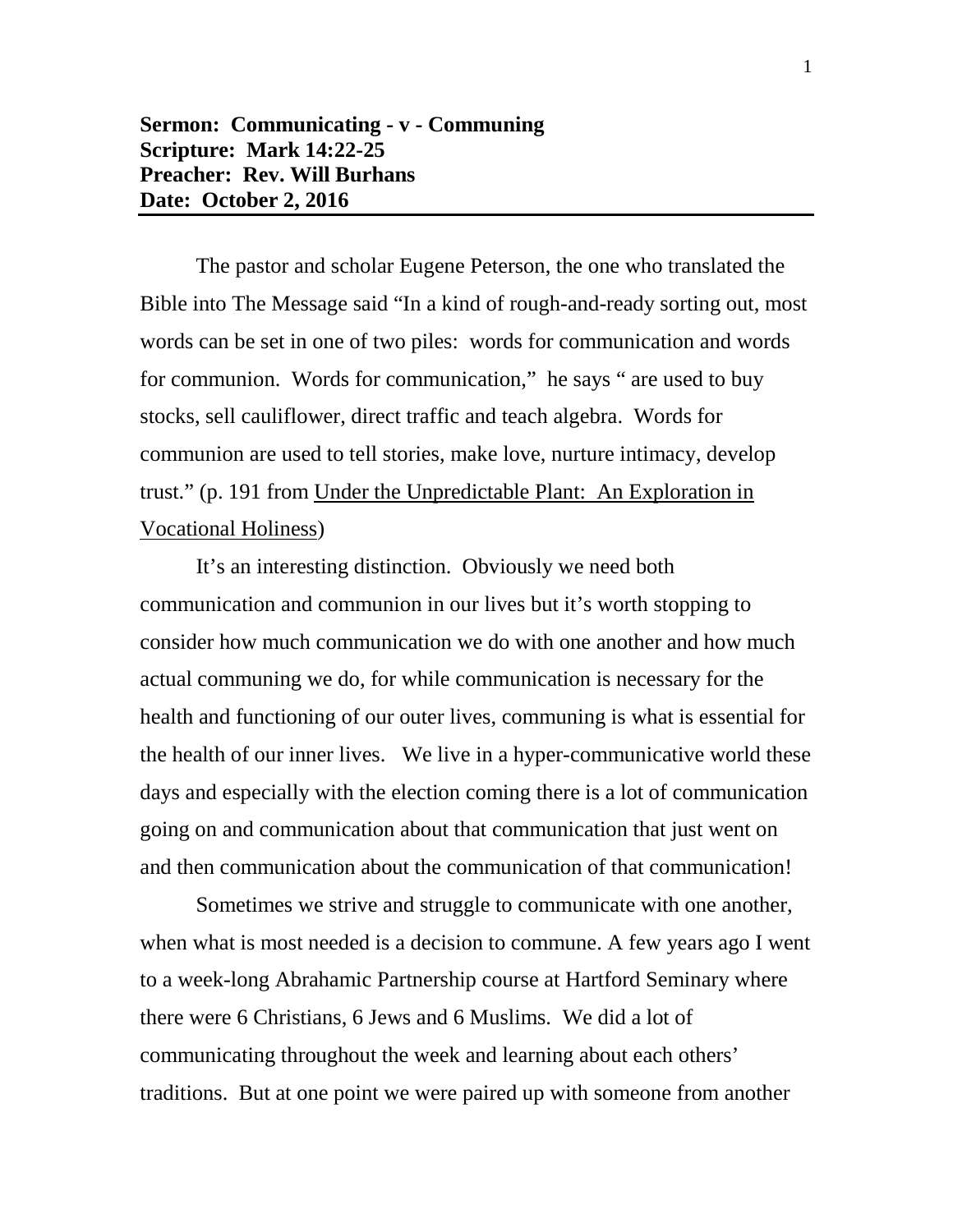religion and asked to share a particularly vivid experience of God with our partners. I was paired with a Muslim man who told his story and I told mine and it was at that point that the whole dynamic of the week changed. It was then that we went from communicating to communing. When we were merely communicating, I could stop and say "mmm? That's interesting. I get that. I don't get that. I agree with this, I don't agree with that." For sure there is value in that but it's an activity of the mind and such mental activity can only go so far at best and at worst can get us locked into conflict about who is right and wrong, whose is good and whose is bad, which is better and which is worse, cause our minds like to do that sort of thing, splicing and dicing, evaluating and judging, separating and distinguishing. But when he began to tell his story about taking his wife and mother on the Hajj to Mecca and his struggles to get there and his resistance to it because it cost a lot of money and he was having a hard time justifying the time and expense and then his joy in finally making it and the rapture that resulted, there suddenly, before me, sat a brother.

Even when we are talking about religious or spiritual things to tell somebody what we believe is usually an act of communicating but to tell someone what we be-love, as Marcus Borg coined the term, to tell someone what we love and not just believe is to open the door to communing with another. Or to tell someone what we are afraid of, what we struggle with too, that's suddenly gets us to the communing level. We share part of ourselves rather than just declare what we think. It's a very different dynamic at work. Again, hear Eugene Peterson's words - "implicit in the communications industry is an enormous lie – that if we improve our communications we will improve our life. It has not happened and will not happen. Often when we find out what a person 'has to say' we like them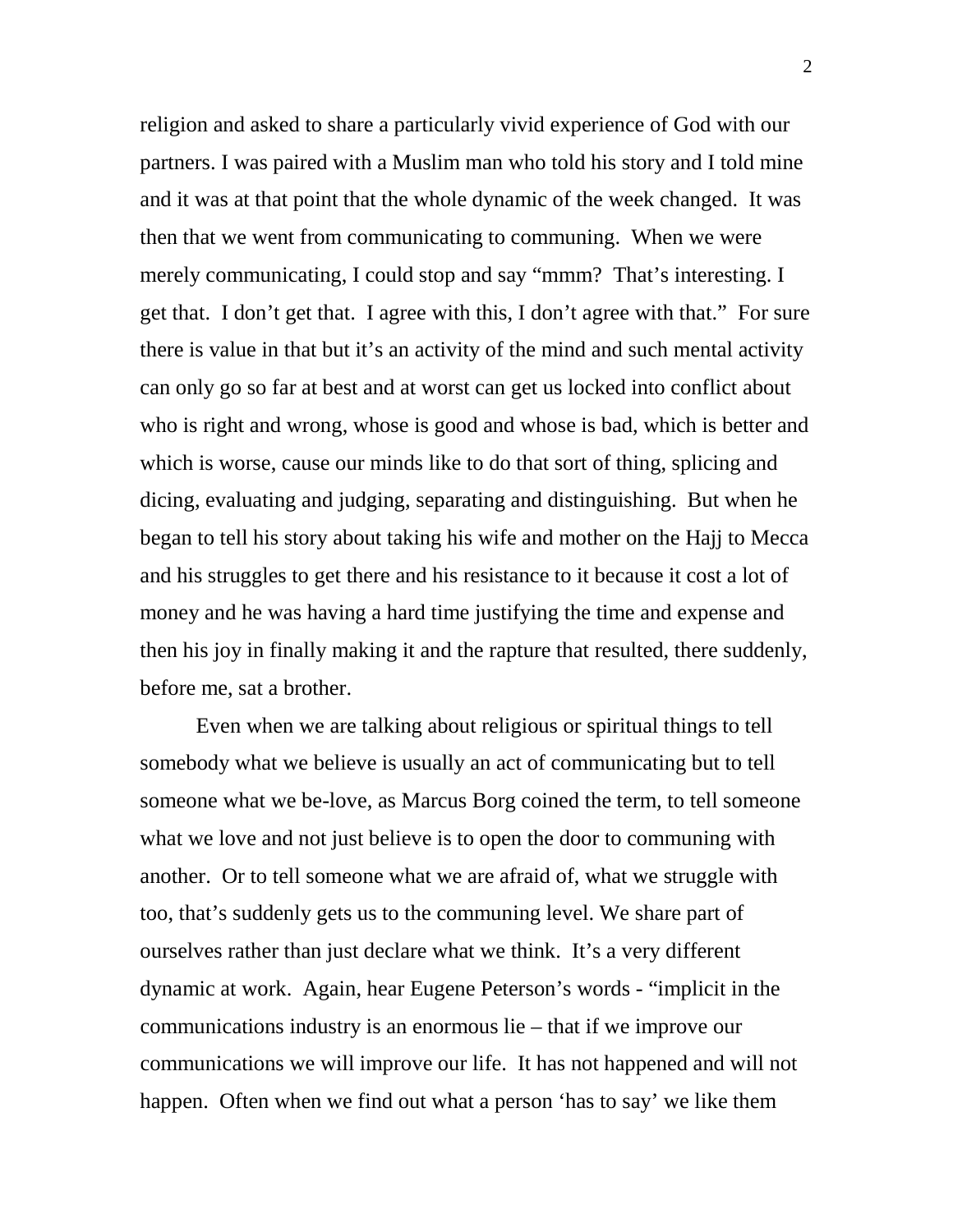less not more…. Words used as mere communication are debased words, the true gift of words is for communion: a part of myself enters a part of yourself. This requires the risk of revelation, it involves the courage of involvement." He goes on to say "at the center of communion there is sacrifice. Working at the center, we don't use words to give some*thing* but to give up a piece of ourselves." (p.192)

And there it is - at the center of communion is sacrifice. Jesus broken and bloodied for us and sharing a piece of himself with us. This is not God communicating with us, so much as communing with us, God sharing a piece of Godself so that we no longer think about who God is and whether we agree with his approach to creating and ruling the world, but we participate in who God is, we identify with God and God with us, we meet at the level of soul and become a part of each other.

It's a mystical act where much more is happening than meets the eye or can be put to words, for as we participate in God we are connected in unity and love, to one another. As Christians we are mystically joined through the broken body of Christ to others all over the world who gather at the same table, though it may be make shift in a home or ornately decorated in a church, though it may be marble in a cathedral or a stone in the woods, though it may be a tray in a prison cell or a mat on the floor of an apartment in a ruined city, though it be done in any sort of language and all sorts of cultures, still it is the body and blood of our one Lord, Jesus Christ, a mystical act that binds us together as brothers and sisters across this world.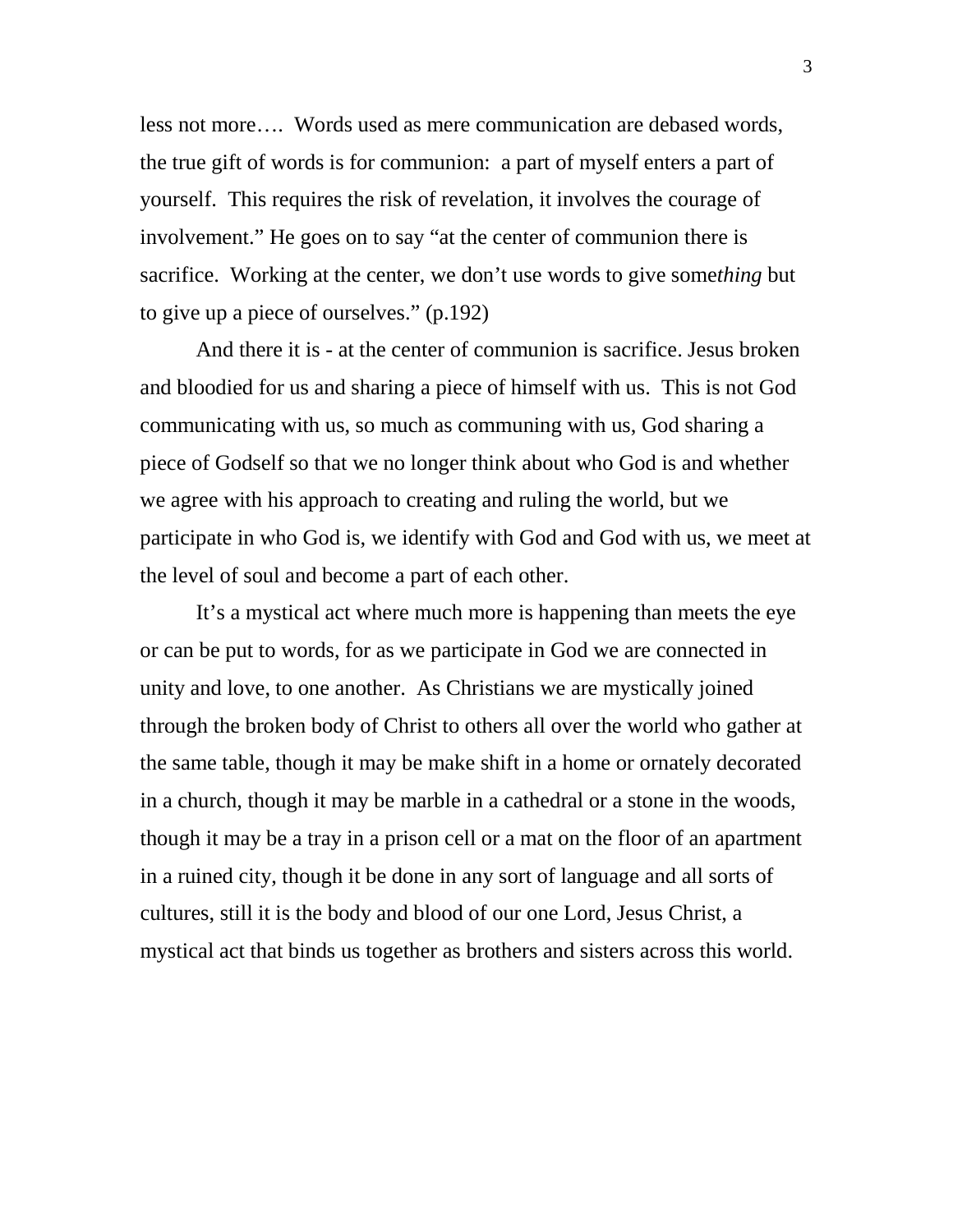# **Words for Communion**

#### Prayer of Consecration:

Blessed God, full of mercy, we ask that you bless this bread and this cup and all of us with the outpouring of your Holy Spirit. Through this sacred meal, make us the bod of Christ, the church, your servant people, that we may be salt and light and leaven for the furtherance of your grace in this world. Amen.

# Words of Institution

Brothers and sisters in the faith, we recall anew these words and acts of Jesus Christ; that as he and his disciples were eating, on the night of his betrayal, Jesus took the bread and blessed it and broke it, and gave it to his disciples and said "take, eat, this is my body, given for you."

Jesus took the cup and after giving thanks, he gave it to the disciples and said "Drink of it, all of you; for this is my blood of the covenant, which is poured out for many for the forgiveness of sins. By eating this bread and drinking this cup, we proclaim Christ's death, celebrate Christ's resurrection, and await Christ's coming again.

## Prayer of Thanksgiving:

Holy God, you have called your people from east and west and north and south to feast at the table of Jesus Christ. We thank you for Christ's presence that binds us all together into your church. By the power of your Holy Spirit, keep us faithful to your purposes in this world. Go with us to the streets, to our homes, and to our places of labor and leisure, that whether we are gathered or scattered, we may be the servant church of the servant Christ, in whose name we rejoice and pray, amen!

#### Benediction:

May God be a bright flame before you, A guiding star above you, A smooth path below you, A kindly shepherd behind you, Today, tonight and forever.